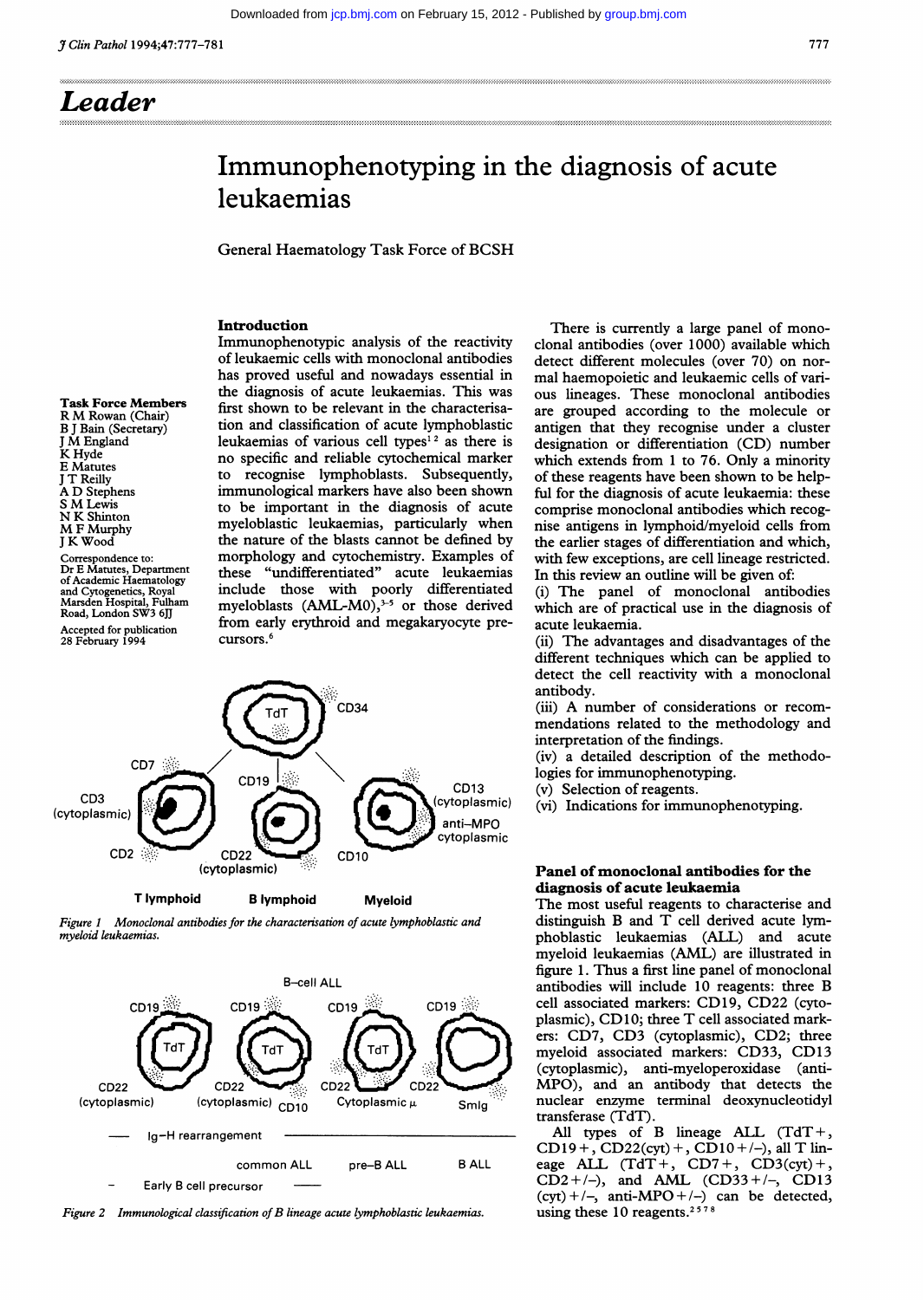

Figure 3 Monoclonal antibodies for the characterisation of the various subtypes of acute myeloid leukaemia.



A second panel of monoclonal antibodies can be used to dissect further the various ALL and AML subtypes, but these are not essential and are only of value in particular cases:

(1) Cytoplasmic  $\mu$  chain (cyt  $\mu$ ) and surface immunoglobulins (Smlg) to subclassify further the various B lineage ALL into: early B lineage ALL (CD19+, cyt CD22+), common ALL (CD10+), pre-B ALL (cyt  $\mu$ +), and B ALL  $(Smlg +)$  (fig 2).

(2) CD41 (anti-platelet glycoprotein llb/llla) or CD61 (anti-platelet glycoprotein lIIa) to detect megakaryoblastic (M7)-AML and the monoclonal antibody anti-glycophorin A for the diagnosis of erythroleukaemias (fig 3). These may be of great value for the diagnosis of some acute "undifferentiated" leukaemias, when all the markers used in the screening panel are negative.

(3) Other T associated markers (CD5, CD1, CD4, CD8) are recommended to characterise further T lineage ALL (fig 4).

Optional markers which may add some information, though they are not essential for diagnostic purposes because of the lack of specificity are: CD34 (stem cell associated), anti-class-II HLA-Dr determinants, and CD14.

Although most acute leukaemias can be classified with such a panel of reagents as lymphoid or myeloid, a few acute leukaemias, designated biphenotypic or mixed lineage, in

which the blasts express a constellation of myeloid and lymphoid antigens, cannot. The nature of the leukaemic cells in these cases is unknown but they probably represent malignancies of stem cells.<sup>910</sup>

#### Methodology

Essentially there are two types of techniques which can be applied for routine immunophenotyping: (i) immunofluorescence on viable, unfixed cells in suspension; (ii) immunoenzymatic methods-immunoperoxidase and immunoalkaline phosphatase (APAAP) on fixed cells on slides.

Both techniques are reliable. The use of one or the other, or both, will depend on the facilities in each laboratory; however, the immunoenzymatic methods are recommended for a district general hospital.

The advantages and disadvantages of the two methods are summarised in the table.

### Recommendations

The laboratory wishing to embark on immunophenotyping has to take into account a number of considerations:

(1) Before setting up the technique, the laboratory worker should spend at least one week in a unit with experience of immunophenotyping.

(2) Specimens from healthy individuals should be tested before analysing leukaemia specimens.

(3) Results must be interpreted in the context of the specimen being analysed, particularly in those with a mixture of leukaemic and normal cells.

(4) Results should be interpreted with knowledge of the cytological features. Lack of specificity must always be considered.

For example, reactivity with CD19 and

Advantages and disadvantages of two immunological methods applied on cell suspensions and fixed cells in smears

| Immunofluorescence<br>(cell suspension)                                                                          | Immunoenzymatic<br>(slides-fixed cells)                                                       |
|------------------------------------------------------------------------------------------------------------------|-----------------------------------------------------------------------------------------------|
| Advantages                                                                                                       |                                                                                               |
| Preservation of antigens<br>as cells are unfixed.                                                                | Permits retrospective<br>studies                                                              |
| Quantitation of antigenic sites                                                                                  | Detection of membrane<br>and cytoplasmic antigen                                              |
| Analysis of large number of<br>the cells (flow cytometry)                                                        | Allows identification of the<br>morphology of positive<br>cells                               |
| Permits double labelling on<br>a routine basis                                                                   | Results can be reviewed<br>as slides are kept<br>Requires only ordinary<br>light microscope   |
| Disadvantages                                                                                                    |                                                                                               |
| Requires a fluorescence<br>microscope or flow cytometer<br>No detection of cytoplasmic<br>antigens with standard | Some antigens may be<br>destroyed by the fixative<br>No discrimination<br>between cytoplasmic |
| method                                                                                                           | and membrane staining                                                                         |
| Retrospective studies are<br>not possible                                                                        | Ouantitative<br>measurement of<br>antigenic sites is not<br>possible                          |
| Difficulties in interpretation<br>of data in heterogeneous<br>samples or those with few<br>blasts                |                                                                                               |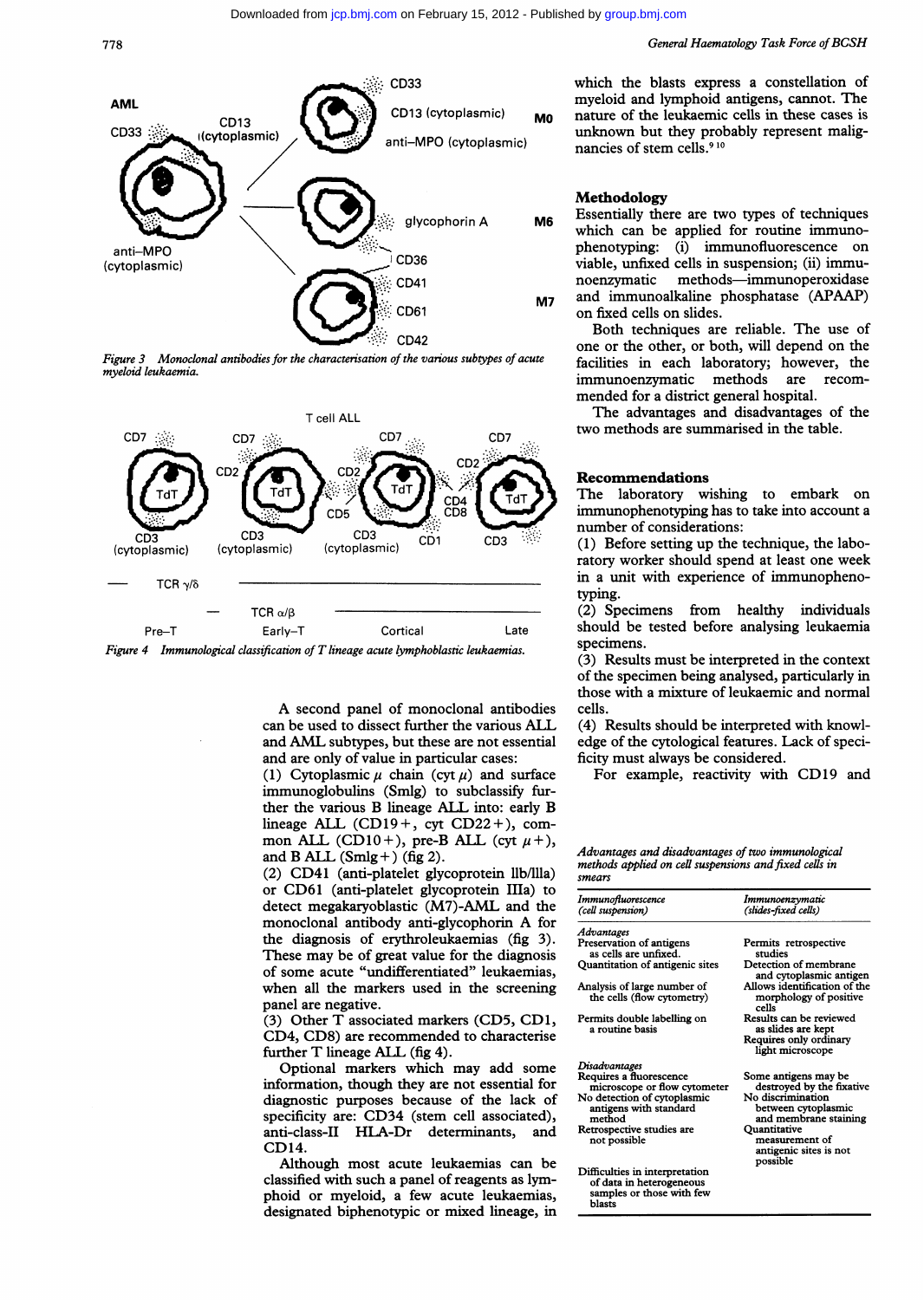CD22, when no assessment of TdT has been made, may correspond to <sup>a</sup> B cell lymphoma as well as to ALL. The specificity of the individual markers needs also to be consideredfor example, the monoclonal antibody CD7 on its own does not identify as T lineage ALL a particular blast population because about 20% of AML cases are CD7 positive; in addition, <sup>a</sup> proportion (about 20%) of AML cases are also TdT positive.

(5) There is no consensus on the cutoff point which indicates that a sample is positive for a marker. The following are recommended as cutoff points: 20% blast cells positive with <sup>a</sup> given marker when samples are analysed by flow cytometry, and 10% when assessed by immunocytochemistry.

(6) Some monoclonal antibodies-CD3, CD22, CD13-are useful reagents when reactivity is detected in the cytoplasm of the cells as they are expressed first in the cytoplasm and later in the membrane.<sup>278</sup> Therefore, these markers should be assessed on fixed cells. This is also true for anti-MPO which is detected only in the cytoplasm and not in the cell membrane.

(7) Blood and bone marrow samples must be collected in anticoagulant. Preservative-free heparin is a suitable anticoagulant. Such specimens are also suitable for cytogenetic studies and other laboratory tests. Nevertheless,  $K<sub>2</sub>$ EDTA and  $K<sub>3</sub>$  EDTA are also satisfactory for cell marker studies.

(8) Specimens ideally must be processed as soon as possible after collection. However, they may be stored for 24 hours either at room temperature (whole blood) or at 4°C (isolated mononuclear cells) before immunophenotyping. When the specimens are not fresh (over 24 hours), a viability test should be performed to exclude false binding by nonviable cells. Addition of tissue culture medium (such as RPMI-1640) is recommended when the specimens are likely to be stored beyond 24 hours. For immunoenzymatic techniques, slides should be dried at room temperature for 24 to 48 hours. Thereafter, if there is any further delay in carrying out the test, slides should be kept unfixed at -20°C wrapped in foil or polyvinyl film paper until the test is performed. The choice of fixative will depend whether expression of cytoplasmic or nuclear antigens is being studied. For instance, cold acetone for 10 minutes is a suitable fixative for the detection of both cytoplasmic and nuclear antigens while cold methanol is the best fixative for the detection of nuclear antigens.

(9) Dilutions of the monoclonal antibody and the second layer reagents should be carefully set up in each laboratory to avoid false positive or negative results. In this context positive and negative controls should always be used. This is absolutely essential when a new batch of reagents is introduced.

#### Methodology for immunophenotyping

Peripheral blood and bone marrow samples are collected in anticoagulant and mononu-

clear cells are isolated by Ficoll density centrifugation and washed twice in phosphate buffered saline (PBS) with 1% bovine serum albumin (Sigma), 0-05% sodium azide, and 2% human AB serum (pH:7-6) (PBS-BSAazide-AB buffer). Cells from pleural fluid, ascitic fluid and cerebrospinal fluid are resuspended also in the same buffer, which is used in all washes.

#### IMMUNOFLUORESCENCE

For the detection of cell surface antigens by indirect immunofluorescence, 50  $\mu$ l of a cell suspension  $(10<sup>6</sup>$  cells) is incubated with the adequate volume (ranging from 5  $\mu$ I to 50  $\mu$ I) of the optimally diluted monoclonal antibody for 30 minutes at 4°C. After two washes with the buffer PBS-BSA-azide-AB, the cells are incubated with the fluorescein conjugated (FITC) anti-mouse immunoglobulin  $F(ab)$ , fragment (optimally diluted) for 30 minutes at 4°C, washed again twice in the buffer, and the cell pellet resuspended in glycerol/PBS (1/1), mounted on a glass slide, covered with a coverslip and sealed to be evaluated under the fluorescence microscope. Addition of antifade reagent, such as 1,4-diazabicyclo-(2-2.2) octane, to the mounting medium glycerol/PBS may be useful to facilitate the reading under the fluorescence microscope. Phase contrast microscope is recommended and at least 200 cells should be analysed for the fluorescence stain; a positive cell is seen with multiple fluorescence dots around the membrane.

The same procedure is applied for flow cytometry analysis, but following the incubation with the FITC anti-mouse immunoglobulin and subsequent washes, the cell pellet is resuspended in 500  $\mu$ l of Isoton and assessed on the flow cytometer. If the sample is to be analysed more than four hours after staining, the cell pellet should be fixed in 1% paraformaldehyde in 0-85% saline instead of being resuspended in Isoton.

Whole blood can be also tested by flow cytometry without the need for isolation of the mononuclear fraction according to the manufacturer's instructions. Usually, 100-  $200 \mu l$  of blood are incubated with the monoclonal antibody, followed by the addition of FITC conjugated antimouse immunoglobulin. The methodology is identical to that described above but the buffer used does not contain human serum and the pellet, following the immunostaining, is treated with <sup>1</sup> ml of lysing solution for 10 minutes at room temperature and washed twice in buffer (PBSazide). Finally, the cell pellet is resuspended in 250  $\mu$ l of Isoton and the measurement is performed in the flow cytometer.

In some circumstances, for instance in biphenotypic/mixed lineage acute leukaemias, or for the detection of minimal residual disease, it may be useful to apply a double labelling technique to determine whether a single cell population coexpresses two different antigens in the membrane. Usually, a direct immunofluorescence technique using two directly conjugated monoclonal antibod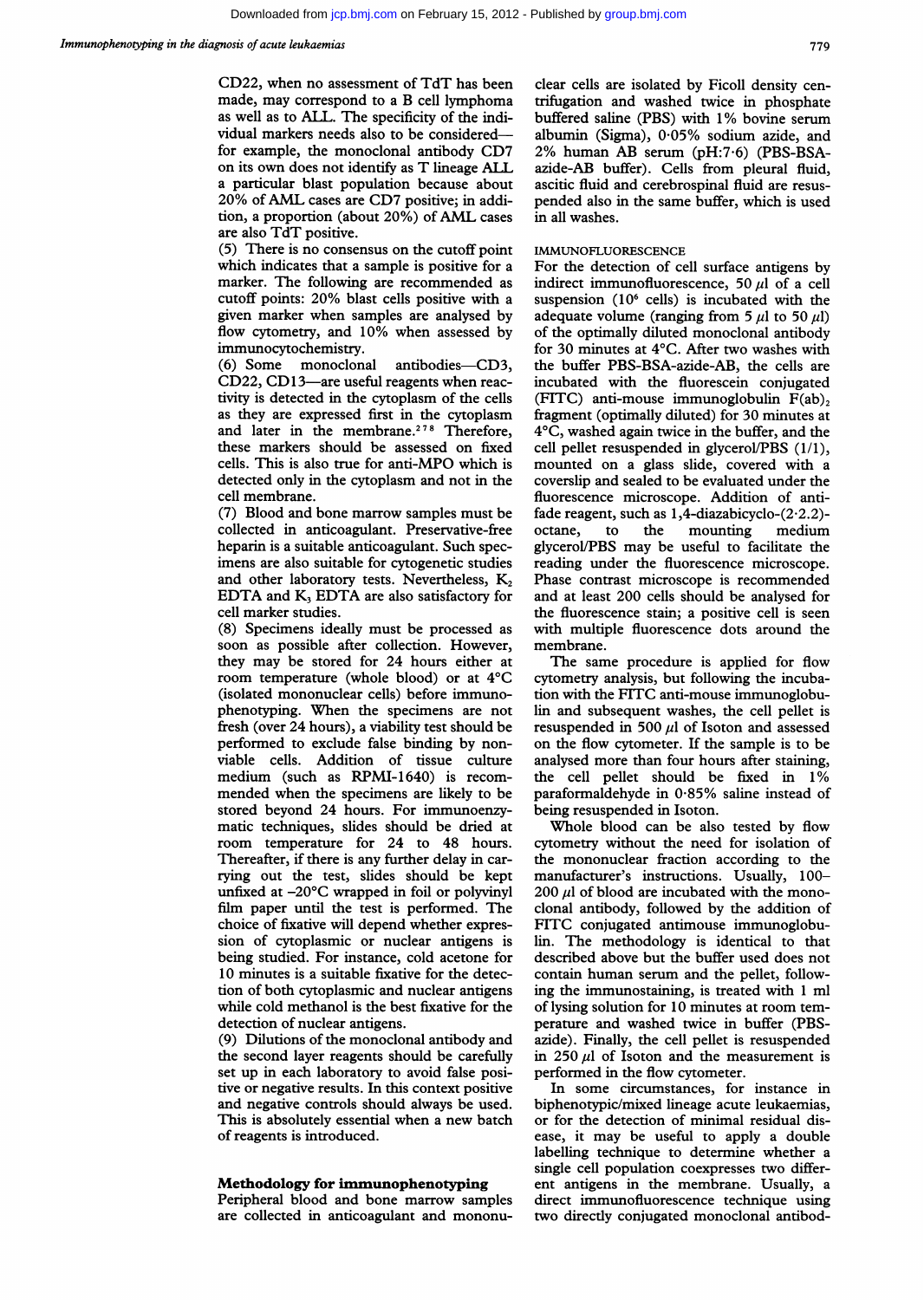ies to two fluorochromes (such as fluorescein and phycoerythrin) is applied. The monoclonal antibodies should be independently titrated and the methodology is similar to that of the indirect immunofluorescence described above with the omission of the second incubation step.

Negative control preparations should be set up by replacing the relevant monoclonal antibody with a mouse immunoglobulin of the same isotype, and when possible positive controls should be performed using normal or leukaemic blood samples. For practical purposes, a mixture of mouse immunoglobulins of the various isotypes can be used as the negative control.

#### IMMUNOALKALINE PHOSPHATASE (APAAP)

This may be carried out on smears or on <sup>a</sup> layer of mononuclear cells prepared on a cytocentrifuge. Both should be air dried for at least six hours before proceeding with the test. The location of the cells is marked by encircling the area with a glass pencil. Fixation is done in cold pure acetone for 10 minutes at room temperature. A water repellent (Sigmacote) is applied around the circle and the slides are placed in a humid chamber and incubated with 50  $\mu$ l of optimally diluted monoclonal antibody for 30 minutes. From now on the cells must not be permitted to dry. Following a wash with  $0.05$  molar TRISbuffered saline (TBS) (pH  $7.6$ ), the slides are incubated with 50  $\mu$ l of a rabbit antimouse immunoglobulin diluted <sup>1</sup> in 20 in TBS and 2% human serum for 30 minutes, washed again in TBS, and incubated for 45 minutes in the immunoalkaline phosphatase anti-alkaline phosphatase (APAAP) complexes diluted <sup>1</sup> in 60 in TBS. Following <sup>a</sup> wash in TBS the spread cells are incubated for 20 minutes in a previously filtered developing solution which contains Naphthol AS-Mx phosphate, Levamisole, N,N-dimethylformamide and Fast Red TR salt, rinsed in distilled water, and counterstained with Harris's haematoxylin for 10 to 20 seconds. The slides are mounted with Glycergel (Dako) without allowing them to dry and assessed under an ordinary light microscope. To assess the nuclear enzyme TdT, an extra incubation step is required following the fixation and initial incubation with the rabbit anti-TdT antibody. This requires incubating the cells for 30 minutes with a mouse anti-rabbit immunoglobulin before the incubations with the rabbit anti-mouse immunoglobulin and the APAAP complexes as outlined above.

Negative controls are set up by replacing the monoclonal antibody with a mouse immunoglobulin of the same isotype, and smears from normal blood and bone marrow are used as positive controls when required.

#### Selection of reagents

Different antibodies with the same CD number are not always equally satisfactory as diagnostic reagents. Reagents should be selected on the basis of their well established specificity, stability, and potential for use in detecting membrane and cytoplasmic antigens and also their cost which is generally high. Polyclonal antibodies are preferable for the detection of immunoglobulin light chains  $(\kappa)$ and  $\lambda$ ).

It is recommended that before reagents are selected advice is sought from laboratories experienced in immunophenotyping. The laboratory worker should also assess the reliability of the reagents by analysing samples known to be positive and negative for a particular marker.

#### Indications for immunophenotyping

Immunophenotypic analysis should be systematically performed in all cases of acute leukaemia and blast transformation of chronic myeloid leukaemia or other myeloproliferative disorders (such as myelofibrosis) and myelodysplasia.

This analysis is mandatory when the leukaemic blasts are morphologically undifferentiated and negative for the cytochemical reactions characteristic of myeloid cells: Sudan black B and myeloperoxidase for the granulocytic line; and non-specific esterases for the monocytic line. In these cases immunophenotypic analysis may clarify whether the case corresponds to one of the subtypes of ALL or to poorly differentiated acute myeloid leukaemias (AML-MO), early erythroleukaemias, or megakaryoblastic leukaemias.

In the remaining cases of acute leukaemia in which the blasts are shown to be myeloid by standard light microscopy, morphology, and cytochemistry (such as presence of Auer rods or myeloperoxidase activity), the immunological markers are not essential as in the group outlined above. Still, it is recommended that the immunological profile of these blast cells be investigated to rule out cases of biphenotypic/mixed lineage acute leukaemia9 <sup>10</sup> in which the blasts have myeloid and lymphoid features despite presenting as AMIL.9 <sup>10</sup>

Immunological markers are not useful in cases of chronic myeloproliferative disorders and myelodysplasia with no evidence of blast transformation.

- 1 Greaves MF, Janossy J, Peto J, Kay H. Immunologically<br>defined subclasses of acute lympholdastic leukaemia in<br>children: their relationship to presentation features and<br>prognosis. Br *J Haematol* 1981;48:179–97.<br>2 Janossy
- 3 Matutes E, Pombo de Oliveira M, Foroni L, Morilla R, Catovsky D. The role of ultrastructural cytochemistry and monoclonal antibodies in clarifying the nature of undifferentiated cells in acute leukaemia. Br  $\tilde{y}$  Hae 1987;69:205-1 1.
- 4 Bennett JM, Catovsky D, Daniel MT, Flandrin G, Galton DAG, Gralnick HR, et al. Proposal for the recognition of minimally differentiated acute myeloid leukaemia. Br  $\tilde{\jmath}$  Haematol 1991;78:325-9.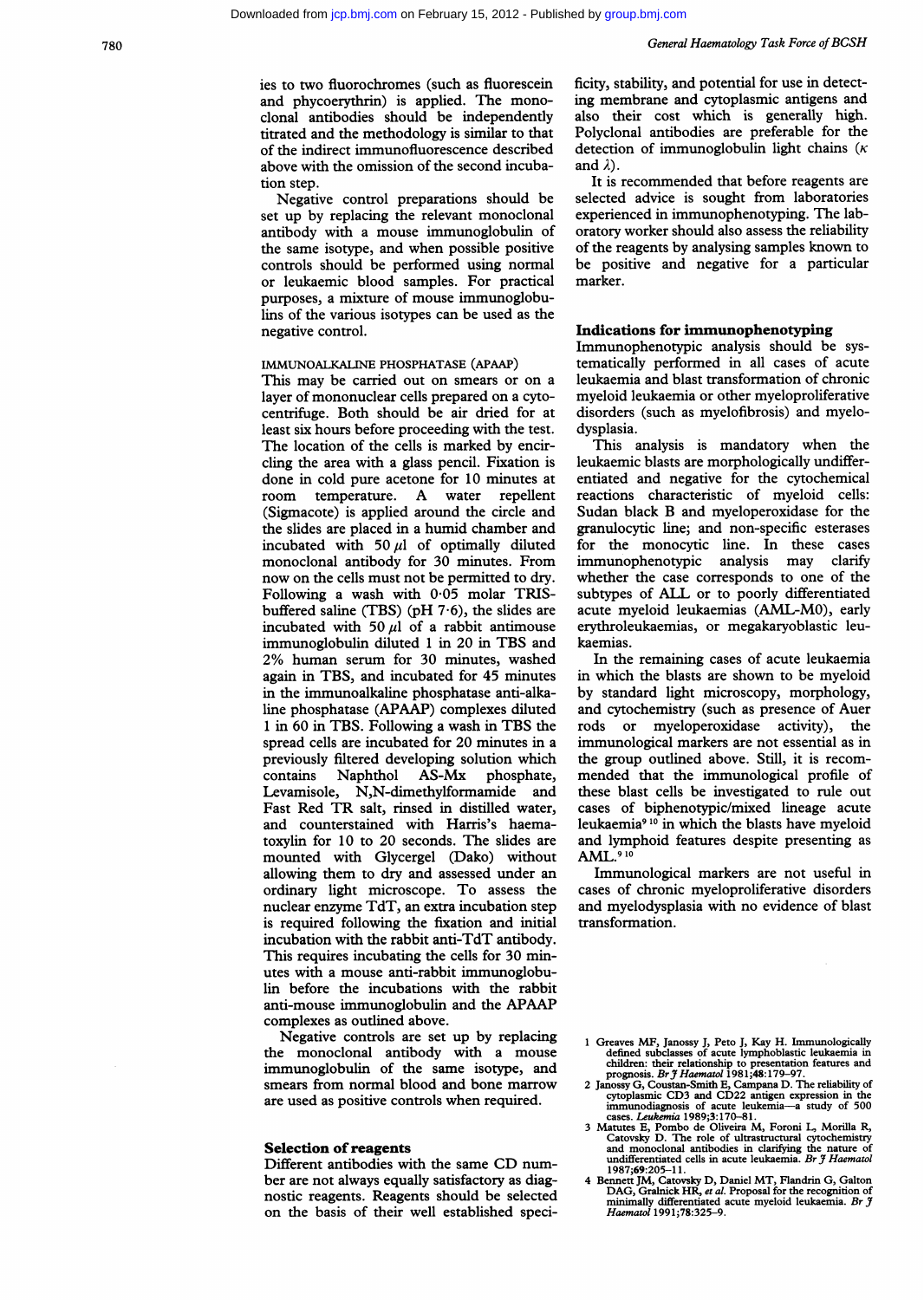Immunophenotping in the diagnosis of acute leukaemias

- 5 Buccheri V, Shetty V, Yoshida N, Morilla R, Matutes E,<br>Catovsky D. The role of an anti-myeloperoxidase anti-<br>body in the diagnosis and classification of acute<br>leukaemia: a comparison with light and electron<br>microscopy cy
- 
- 

- Arte Haematol 1983;80:01—4.<br>
8 Van Dongen JJM, Krissansen GW, Wolvers-Tettero ILM,<br>
Comans-Bitter WM, Adriaansen HJ, Hooijkas H, et al.<br>
Cytoplasmic expression of the CD3 antigen as a diagnostic marker for immature T cell
- 
-